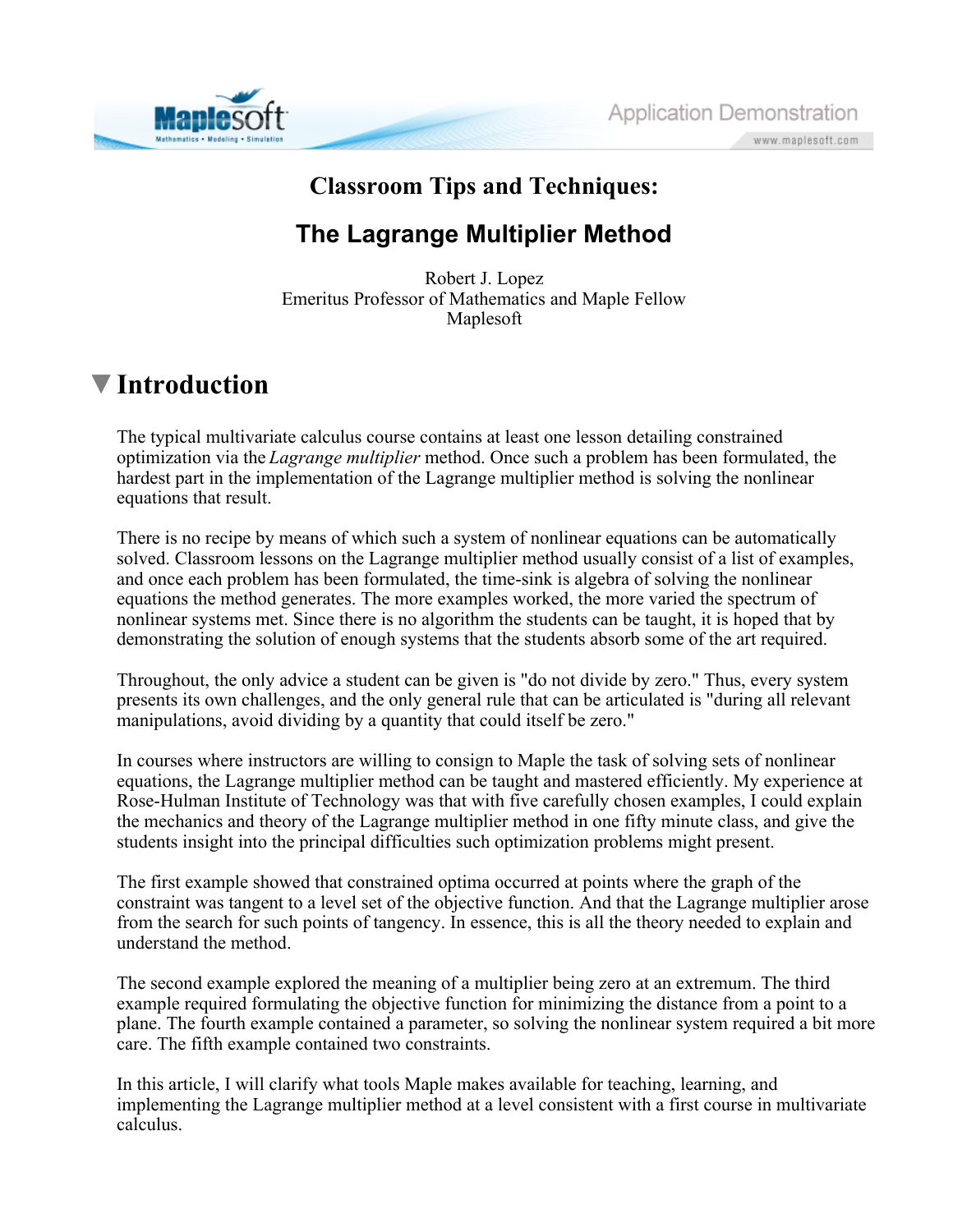## **Example**

Obtain all extrema for the objective function  $f(x, y) = 2x^2 + 3y^2$  subject to the constraint  $g(x, y) \equiv x^2 + y^2 - 1 = 0.$ 

### **Solution**

### *Mathematical Solution*

Figure 1 contains a graph of the surface  $z = f(x, y)$  and the constraint circle  $g = 0$  (in black). The "lift" of the constraint circle onto the surface of the objective function is drawn in red. This figure suggests that there will be two local maxima and two local minima of *f* along the constraint circle.

Figure 2 shows (in black) the level sets (curves) for the objective function f and (in red) the graph of the constraint circle. The green dots represent the four points where the circle appears to be tangent to a level curve.

These points of tangency are the extrema. This can be seen by the following observations. Traverse the constraint circle in a counterclockwise direction, starting at the point  $[1, 0]$ . Along this path, level curves for the objective function will be crossed. Since this function increases as the level curves move outward from the origin, function values met along the constraint will increase. These values continue to increase until the point  $[0, 1]$  is reached, after which the values of the objective function will begin to decrease. Thus, the point of tangency is an extreme value.



The Lagrange multiplier method seeks to find points of tangency between the level sets of the objective function and the constraint. At such points of tangency, the gradients of both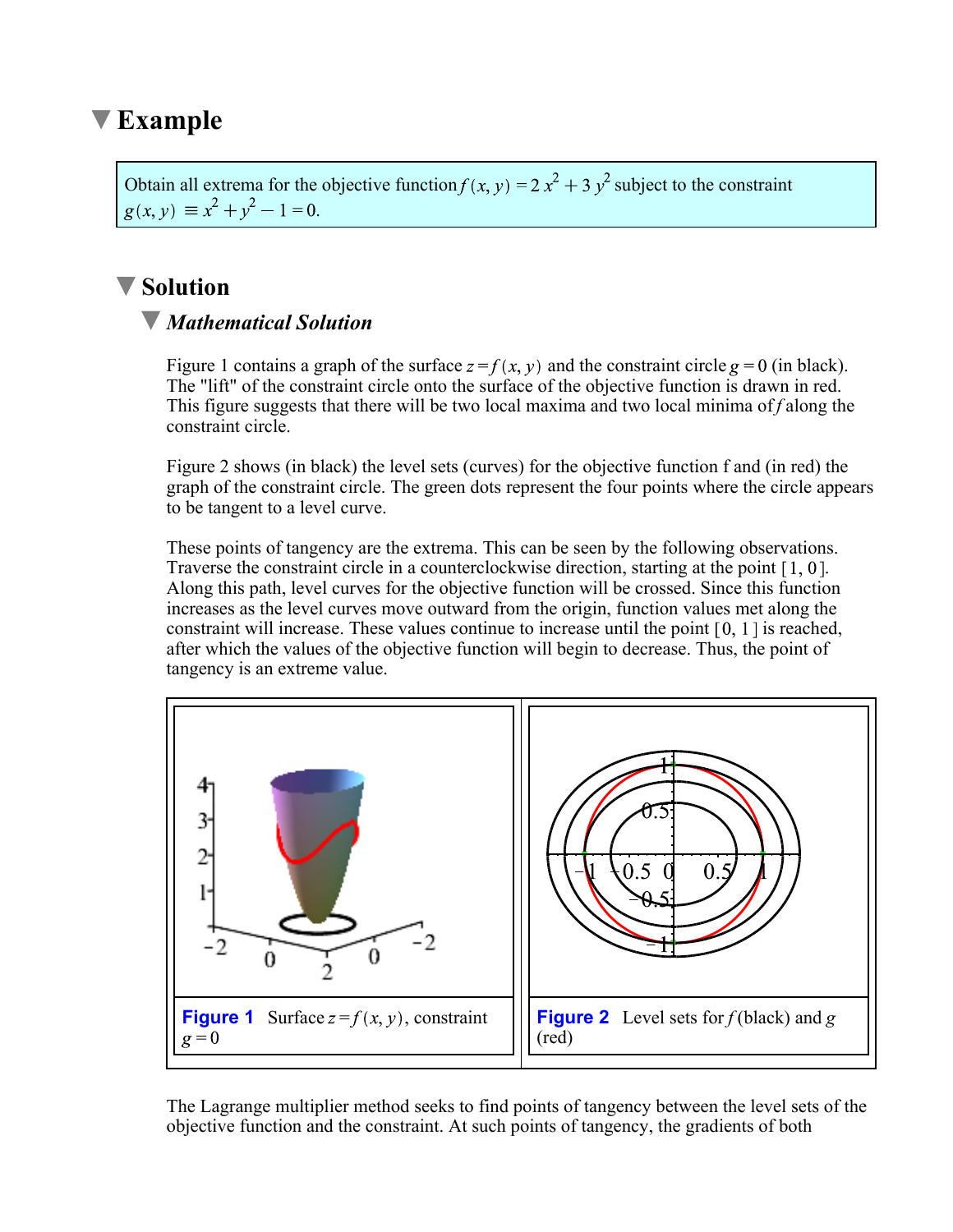functions become collinear, a condition expressed by the equation  $\nabla f = \lambda \nabla g$ . The gradient vectors do not become equal, but merely proportional, and this constant of proportionality is often designated by  $\lambda$ .

For this example, the equation expressing collinearity of the gradient vectors contains just two equations, but the coordinates of an extremum are two unknowns, and  $\lambda$  is a third unknown. The third equation that is needed is the constraint itself. Thus, the Lagrange multiplier method applied to this example requires solving three nonlinear equations in three unknowns.

The slider under the graph in Figure 3 controls the gradient vectors along the constraint circle, the black vector being orthogonal to the level curves of *f*; the red, to *g*. Note that these vectors appear to be collinear at each of the four green dots, the points of tangency of the constraint circle and a level curve for the objective function.



For this example, the calculations needed for the implementation of the Lagrange multiplier method consist in solving the equations

$$
\nabla f = \begin{bmatrix} 4 & x \\ 6 & y \end{bmatrix} = \lambda \begin{bmatrix} 2 & x \\ 2 & y \end{bmatrix} \text{ and } g = x^2 + y^2 - 1 = 0
$$
  
4x = 2 \lambda x, 6y = 2 \lambda y, x<sup>2</sup> + y<sup>2</sup> = 1

or

There is no "recipe" for solving nonlinear equations, only one caution: never cancel. Equations can be factored, and the zero-principle applied, but variables should never be cancelled because such a cancellation could represent a division by zero.

Thus, the first two equations can be written as  $x(2 - \lambda) = 0$  and  $y(3 - \lambda) = 0$ , from which it can be determined that if  $\lambda = 2$ , then  $y = 0$ , so that  $x = \pm 1$ ; and if  $\lambda = 3$ , then  $x = 0$  so that  $y = \pm 1$ . Hence, there are four extrema, namely,  $(1, 0)$ ,  $(-1, 0)$ ,  $(0, 1)$ ,  $(0, -1)$ . Whether an extremum is a local maximum or minimum is generally determined by evaluating the objective function at each such extreme value.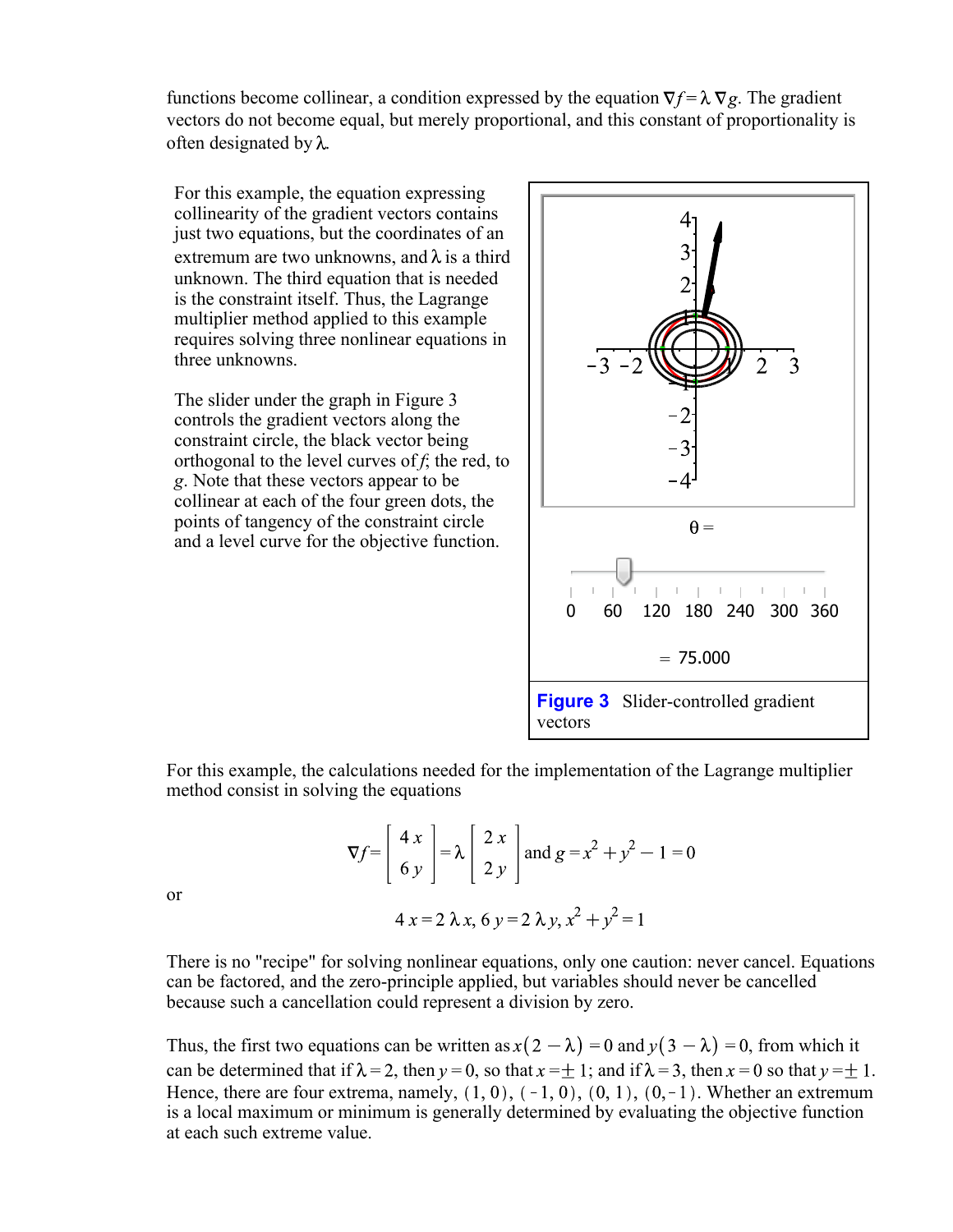Hence, there are two local minima with value 2 and two local maxima with value 3.

#### *Maple Solution - Context Menu*

| Initialize                                                                                                                                                                                                                                                                                                                                                                |                                                  |
|---------------------------------------------------------------------------------------------------------------------------------------------------------------------------------------------------------------------------------------------------------------------------------------------------------------------------------------------------------------------------|--------------------------------------------------|
| • Tools > Load Package: Student Multivariate<br>Calculus                                                                                                                                                                                                                                                                                                                  | Loading Student:-<br><b>MultivariateCalculus</b> |
| Apply the Lagrange multiplier option                                                                                                                                                                                                                                                                                                                                      |                                                  |
| Specify variables and output<br>• Write a sequence of the rules for the <u>functions</u> $f$ and $g$ .<br>$\vert x \vert$<br>Variable list: [X.v]<br>• Context Menu: Student Multivariate Calculus > Lagrange<br>$value$ $\rightarrow$<br>Output:<br>Multipliers<br>OK<br>Cancel<br>Complete the "Specify variables and output" dialog as per the<br>figure on the right. |                                                  |
| $2x^2 + 3y^2$ , $x^2 + y^2 - 1$ Lagrange multipliers [0, 1], [0, -1], [1, 0], [-1, 0]                                                                                                                                                                                                                                                                                     |                                                  |
| • Write a sequence of the rules for the <u>functions</u> f and g.<br>• Context Menu: Student Multivariate Calculus > Lagrange Multipliers<br>Select "detailed" for the Output.                                                                                                                                                                                            |                                                  |
| $2x^2 + 3y^2$ , $x^2 + y^2 - 1$ Lagrange multipliers<br>$\left[x=0, y=1, \lambda_1=3, 2x^2+3y^2=3\right], \left[x=0, y=-1, \lambda_1=3, 2x^2+3y^2=3\right], \left[x=1, y=0, \lambda_1=3, 2x^2+3y^2=3\right],$<br>$= 2, 2x2 + 3y2 = 2$ , $[x = -1, y = 0, \lambda_1 = 2, 2x2 + 3y2 = 2]$                                                                                   |                                                  |

The "detailed" option returns the extrema, the values of the Lagrange multiplier for each extremum, and the value of the objective function at each extremum.

Assuming that the Student MultivariateCalculus package has already been installed, the **LagrangeMultipliers** command can be accessed directly with the syntax shown below. The output options are "value", "detailed", and "plot", with the default being "value".

LagrangeMultipliers  $(2x^2 + 3y^2, [x^2 + y^2 - 1], [x, y], output = detailed)$ <br>  $[x = 0, y = 1, \lambda_1 = 3, 2x^2 + 3y^2 = 3], [x = 0, y = -1, \lambda_1 = 3, 2x^2 + 3y^2 = 3], [x = 1, y = 0, \lambda_1 = 2, 2x^2 + 3y^2 = 2], [x = -1, y = 0, \lambda_1 = 2, 2x^2 + 3y^2 = 2]$ 

### *Maple Solution - First Principles*

Instead of forming and solving the equations  $\nabla f = \lambda \nabla g$ ,  $g = 0$ , define  $F \equiv f - \lambda g$ , then form and solve the equations  $F_x = F_y = F_\lambda = 0$ .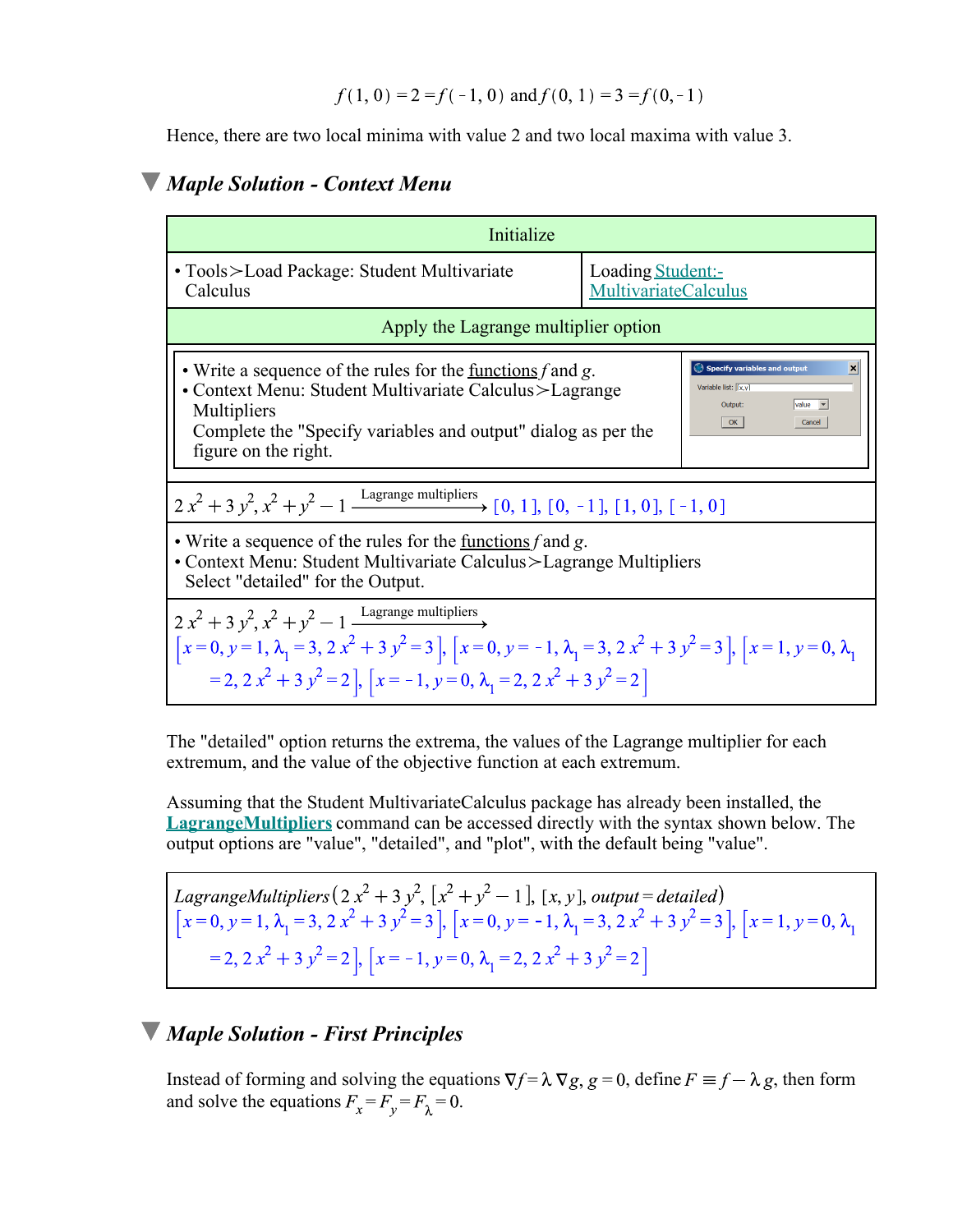| $\bullet$ Define F.<br>• Context Menu: Assign Name                                                                             | $F = 2x^2 + 3y^2 - \lambda (x^2 + y^2 - 1) \xrightarrow{\text{assign}}$ |  |
|--------------------------------------------------------------------------------------------------------------------------------|-------------------------------------------------------------------------|--|
| • Calculus palette: Partial derivative operator<br>Press the Enter key.<br>• Context Menu: Solve>Solve                         |                                                                         |  |
| $\frac{\partial}{\partial x} F = 0$ , $\frac{\partial}{\partial y} F = 0$ , $\frac{\partial}{\partial \lambda} F = 0$          |                                                                         |  |
| $-2\lambda x + 4x = 0, -2\lambda y + 6y = 0, -x2 - y2 + 1 = 0$                                                                 |                                                                         |  |
| solve                                                                                                                          |                                                                         |  |
| $\{\lambda = 3, x = 0, y = 1\}, \{\lambda = 3, x = 0, y = -1\}, \{\lambda = 2, x = 1, y = 0\}, \{\lambda = 2, x = -1, y = 0\}$ |                                                                         |  |

All that remains is to evaluate *f* at the extrema.

The astute reader will realize that the three equations so formed are the equivalent of setting the components of the "gradient" of *F* to zero. The essential reason for eschewing the equation  $\nabla f = \lambda \nabla g$  is the inability to use the Nabla ( $\nabla$ ) interactively without installing the Student *VectorCalculus* package. However, it is possible to access the Gradient option in the Context Menu under the aegis of the Student *MultivariateCalculus* package. This requires a lot more referencing and the use of **Equate**, as can be seen in the more tedious solution below.



- Using the equation label, form a sequence of the list of equations in  $\nabla f = \lambda \nabla g$  and the list  $\lceil g=0 \rceil$ .
- Press the Enter key.
- Context Menu: Join
- Context Menu: Solve>Solve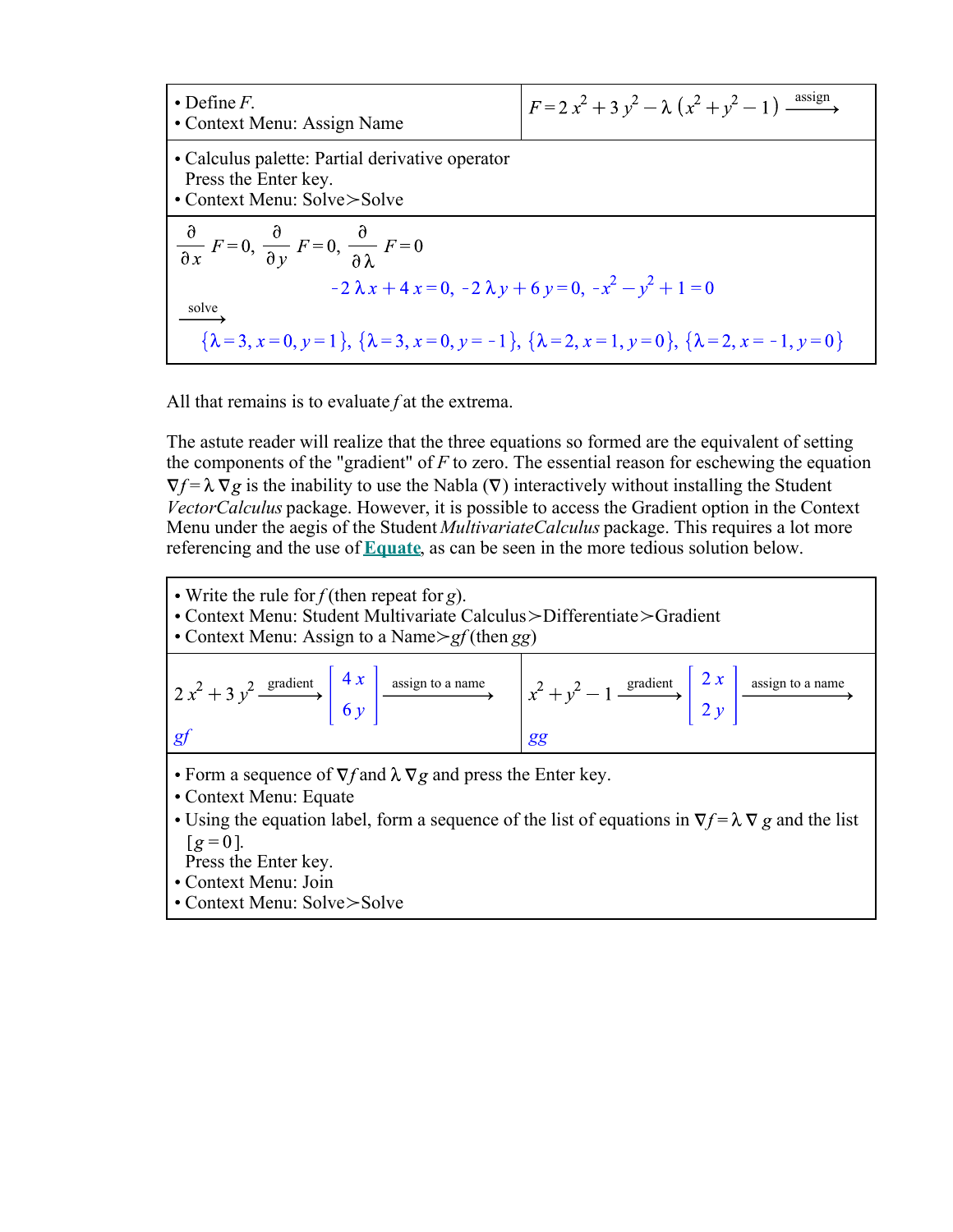$gf$ ,  $\lambda gg$ 

$$
\left[\begin{array}{c}4 x \\ 6 y\end{array}\right], \left[\begin{array}{c}2 \lambda x \\ 2 \lambda y\end{array}\right]
$$
 (1)

equate

$$
4 x = 2 \lambda x, 6 y = 2 \lambda y
$$
 (2)

(2), 
$$
[x^2 + y^2 - 1 = 0]
$$
  
\n $[4x = 2 \lambda x, 6y = 2 \lambda y], [x^2 + y^2 - 1 = 0]$  (3)

list join

solve

$$
[4 x=2 \lambda x, 6 y=2 \lambda y, x^2+y^2-1=0]
$$
 (4)

$$
\{\lambda = 3, x = 0, y = 1\}, \{\lambda = 3, x = 0, y = -1\}, \{\lambda = 2, x = 1, y = 0\}, \{\lambda = 2, x = -1, y = 0\}
$$
\n(5)

#### *Maple Solution - Numeric*

The **Optimization Assistant**, available from the Tools/Assistants menu, or via the command

*Optimization: Interactive*
$$
(2x^2 + 3y^2, [x^2 + y^2 = 1])
$$

or from the Context Menu, provides a numeric solution to constrained optimization problems.

Figure 4 shows the result of launching the Optimization Assistant from the Context Menu (Optimization\_Optimization Assistant) applied to a sequence of objective function and constraint equation, and pressing the Solve button. Figure 5 shows one of the graphs that can be obtained by pressing the Plot button after obtaining a solution.